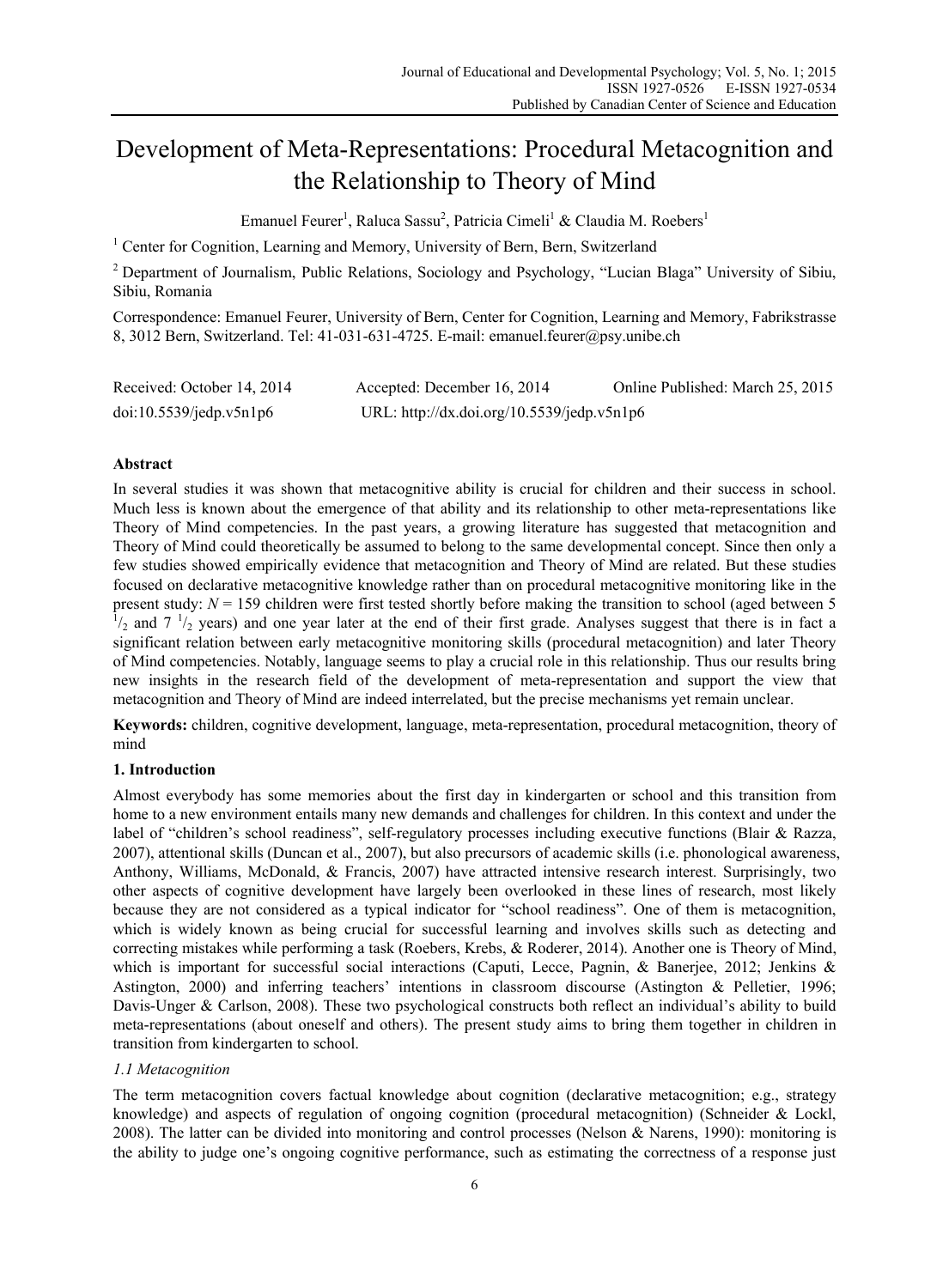given, and control is based on this subjective monitoring, such as correcting the response just given. From a developmental perspective, it has been noted that children show adequate monitoring skills earlier than corresponding control skills (for a review see Schneider & Lockl, 2008). Because relatively little research has been done on procedural metacognitive abilities as compared to factual metacognitive knowledge, and because monitoring is the basis for self-regulated learning activities which are considered to be central for children's school readiness (Blair & Diamond, 2008), the focus of the present study is placed on children's procedural metacognitive monitoring skills.

Monitoring processes can be described as "what the person is aware of and what she or he is feeling when coming across a task processing the information related to it" (Efklides, 2008, p. 279). Monitoring processes mirror meta-representation about actual learning or performance and inform individuals about their learning process or outcome. Classical measures of monitoring are judgments of learning (JOL), used in self-paced learning paradigms (Lockl & Schneider, 2003), and confidence judgments (CJ) for monitoring performance retrospectively (Pressley, Levin, Ghatala, & Ahmad, 1987). For self-regulated learning, CJ are assumed to be essential (Kleitman & Moscrop, 2010), and they have been shown to be a more sensitive indicator of early metacognitive monitoring skills than JOL (Roebers, von der Linden, Schneider, & Howie, 2007). The present paper will therefore focus on young children's CJ as indicator of their monitoring skills.

Early signs of developing monitoring skills can be observed at 3.5 years of age although they appear to be relatively undifferentiated and seem to rely first on an implicit mechanism rather than on a well-differentiated explicit system, i.e. meta-representations, at older ages (Balcomb & Gerken, 2008). Similarly, Flavell (2003) suggested different levels of metacognitive monitoring awareness ranging from unconscious uncertainty-certainty responses to fully self-aware uncertainty-certainty responses. These self-aware monitoring skills then gradually improve with age, and by the age of 5 years, children are able to reliably distinguish between what they know and what they don't know (Lyons & Ghetti, 2011). Though, significant improvements on relative accuracy in monitoring—that is the degree to which a child's monitoring judgments differentially and reliably mirror more subtle differences of certainty and uncertainty (Dunlosky & Meltcafe, 2009)—are typically observed in the age range of 6 to 8 years (Pressley et al., 1987; Roebers & Howie, 2003). By the age of 8 to 10 years, this metacognitive discrimination ability, i.e. their ability to differentially use the uncertainty-certainty continuum slowly reaches an adult level (Roebers, 2002; Roebers et al., 2007).

With respect to the specific focus of the present study, it is important to note that independent of participants' age or of the specific aspect of monitoring these skills may capture an individual's ability to form meta-representations about oneself, in the context of metacognition, about one's performance in general or in a given task. Next, we will look at Theory of Mind, thus, at meta-representations about desires, beliefs, or mental states of oneself as well as others.

## *1.2 Theory of Mind*

Wimmer and Perner (1983) were the first to raise the question of whether children can form and use meta-representations about other people's desires, beliefs, or state of knowledge, that is, if children have a so-called "Theory of Mind" (ToM). ToM is often described as a folk psychology—a naïve theory about how mental states influence human behavior and thinking, which serves to understand and predict what people think and why they act in a specific way (Astington & Hughes, 2013; Happé, 2003; Sodian, Perst, & Meinhardt, 2012). In an everyday example, such understanding could serve as an explanation why someone carries an umbrella: because the person believes that it will rain and wants to stay dry (Happé, 2003). Such an inference requires the understanding that people (including oneself) represent the world mentally and that this mental representation does not need to correspond to reality for example because "it isn't raining the whole day" (Lockl & Schneider, 2007; Schneider, 2010). To test ToM competencies, research therefore often focuses on children's growing understanding of false belief and also addresses the question how a false belief can guide/mislead and explain subsequent behavior.

With the now classical task of "Maxi and the chocolate", so called first-order false belief understanding can be measured and first signs are typically present at the age of 4 years (Wimmer & Perner, 1983). So called second-order false belief understanding involves one more representational level (e.g., the child thinks about what his mother thinks his father knows) and emerges later, around the age of six years (Astington & Hughes, 2013). Although it appears that ToM development follows a relatively well-described general development, there are pronounced individual differences (i.e., for understanding for lies vs. sarcasm), and development continues into the school years (O'Hare, Bremner, Nash, Happé, & Pettigrew, 2009).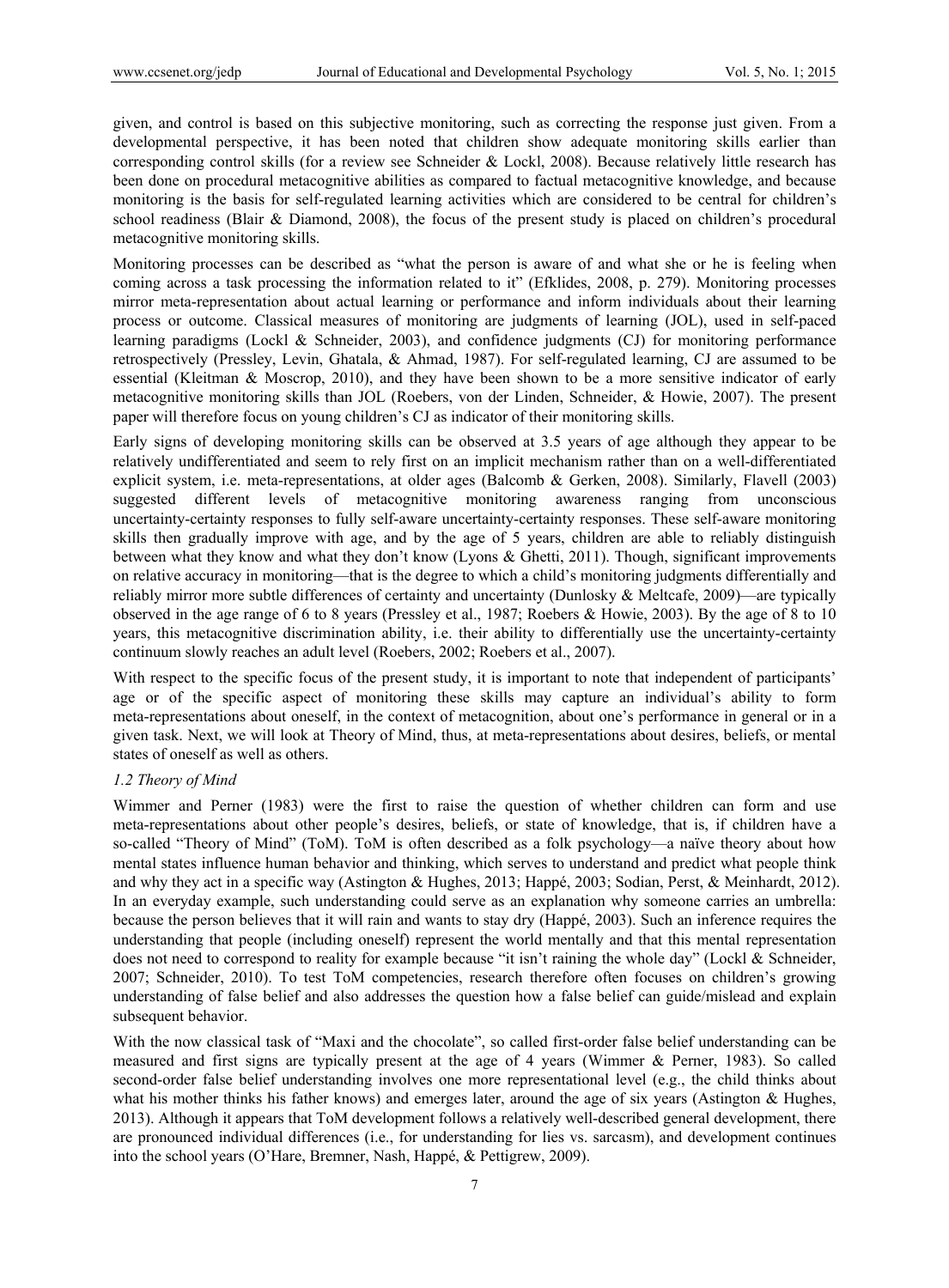Of special interest for our research question is the finding of a meta-analysis (Wellman, Cross, & Watson, 2001) that ascribing and understanding a false belief to oneself or to another person is about equally difficult for children. In fact, Happé (2003) assumed that the same cognitive mechanisms are involved whether a mental state is ascribed to oneself or to others. From this theoretical perspective, one might expect to find substantial relations between ToM and metacognitive monitoring skills, as both concern children`s ability to form and operate on meta-representations about mental states, which will be considered next.

## *1.3 Linking Procedural Metacognition and Theory of Mind*

On a conceptual level, a number of researchers have proposed a common mechanism behind ToM and metacognitive development (Kuhn, 2000; Wellmann, 1990). In addition, Schneider and Lockl (2008) proposed in their taxonomy of metacognitive components that the umbrella term metacognition (knowledge about cognition) embraces different meta-aspects of human cognition, such as knowledge about the mental world (i.e. ToM), as well as knowledge about memory (i.e. declarative and procedural memory). This theoretical view is indirectly supported by findings showing that 4-year-olds begin to understand that only a person who has knowledge of a fact can later remember or forget that fact (Lyon  $&$  Flavell, 1994). This suggests that these children have acquired knowledge about the mental world and about memory as well. Furthermore, there is evidence for parallel developmental trajectories of children's performance in mindreading tasks and matched metacognitive tasks (Carruthers, 2009).

Direct empirical evidence linking metacognition and ToM is very limited—possibly for two reasons (Misailidi, 2010; Schneider, 2010, 2015): First, early research in these two domains included different age groups making firm comparisons generally difficult to draw. The different methodologies further complicated research on potential mutual links. Whereas ToM research focused on younger children (and the role of emerging ToM skills for social interactions), metacognition research focused on older children (and the role of metacognitive abilities for academic outcomes). Second, research also differs regarding the conceptualization of mental states. That is, ToM research investigates the knowledge about the existence of different mental states, whereas metacognition research focuses on task-relevant processes in the context of performance concerning learning and memory processes. Nevertheless, there is one study by Lockl and Schneider (2007) focusing on the relationship between ToM and declarative metacognitive knowledge, rather than on procedural metacognitive monitoring as we did. It is difficult to infer from these findings a prediction concerning the relationship between procedural metacognitive and ToM, because there is a developmental dissociation between declarative and procedural metacognition and the relation between declarative and procedural metacognition is generally far from perfect (Schneider, 2015). Nevertheless, in their longitudinal study children performed several ToM tasks at their ages of 3, 4, and 5 years. In addition, when they were 5 years old, a metamemory interview was conducted to assess declarative metacognition. Results showed that declarative metacognition and ToM were strongly related, and the correlation remained significant even when language ability was controlled for. In addition, hierarchical regression analyses revealed that, independent of language ability, ToM at age 3 explained a significant amount of the variance in declarative metacognition at 5 years of age. A similar result was found by Lecce, Caputi and Pagnin (2014) who showed that false belief understanding at age 5 predicted children`s understanding of learning processes (a more sophisticated aspect of declarative metacognitive knowledge) at age 8. Overall, these findings lead to the interpretation that ToM might be a precursor of metacognition, in more general terms.

In summary, although there are few attempts to link ToM and metacognition on a conceptual level, only studies from Lockl and Schneider (2007) and Lecce et al. (2014) providing empirical evidence that the development of ToM and metacognition is indeed interrelated. However, as these studies focused on declarative metacognitive knowledge, the question about the relation between procedural metacognition (monitoring) and ToM is still unanswered. Some authors have argued, based on findings concerning relatively good uncertainty monitoring skills in non-human primates (Call, 2010; Beran, Smith, & Perdue, 2013; Washburn, Gulledge, Beran, & Smith, 2010); as well as in infants and toddlers (Balcomb & Gerken, 2008), that for monitoring, no meta-representation of one`s performance in the task at hand is necessary. In other words, it has been argued that procedural metacognition may only rely on perceptual inputs and an ambiguity thereof rather than requiring the ability to reflect on one`s certainty or uncertainty (Lyons & Ghetti, 2010, 2013).

#### *1.4 Study Aims*

Against the background of these contradicting theoretical accounts, the present study aimed to provide more empirical insights into the relation between metacognitive monitoring skills and ToM competencies in children during their transition from kindergarten to school. We expected to find a substantial amount of shared variance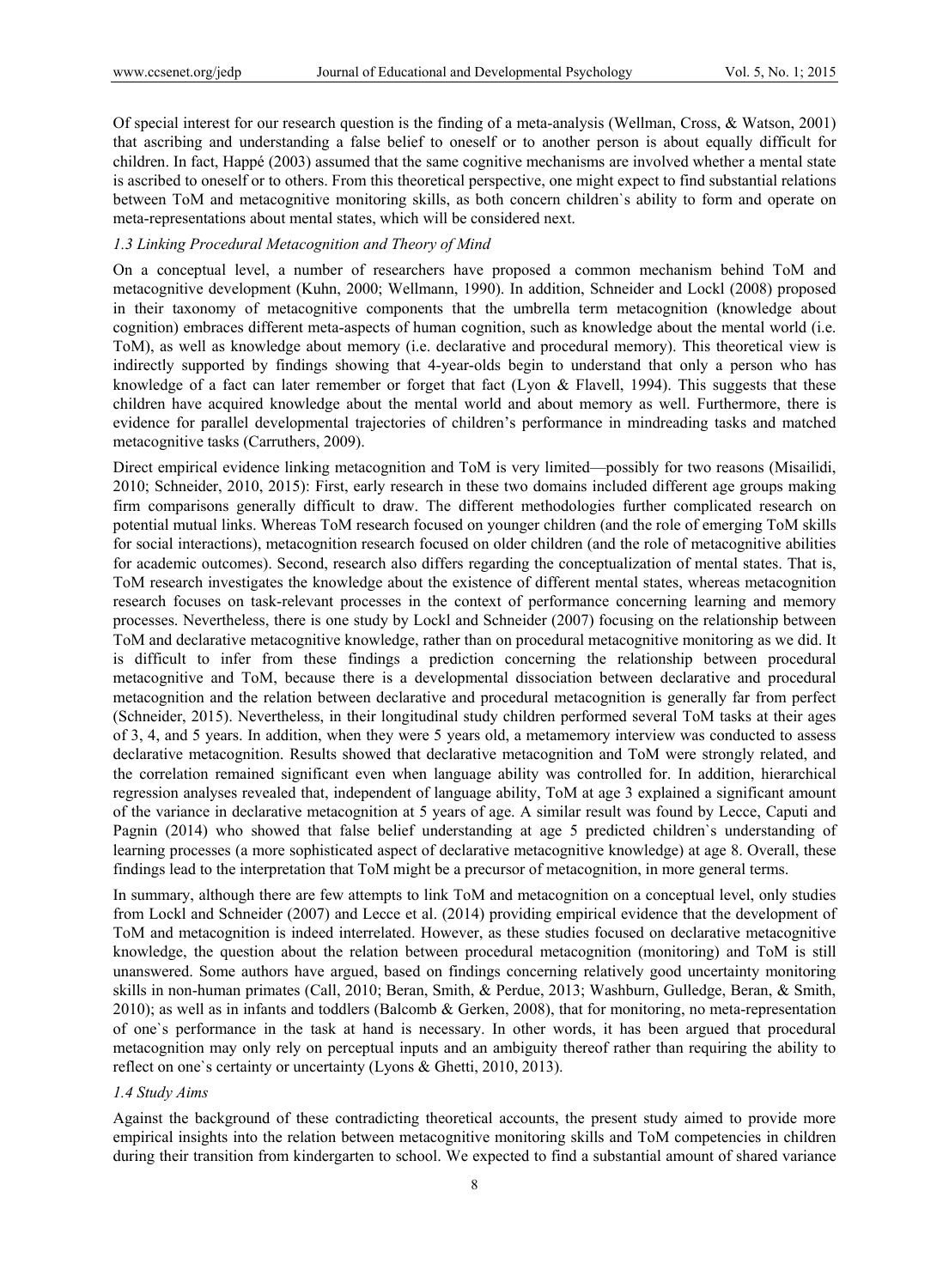between metacognitive monitoring and ToM, as both concern an individual`s ability to form (and operate on) meta-representations of mental states (certainty/uncertainty, false or true beliefs), and both can be verbally reported. At the same time, young children uncertainty monitoring may still be qualitatively different from older children in terms of the self-awareness (Flavell, 2003). Therefore, we did not expect the link between metacognitive monitoring and ToM to be too close. We targeted this research question through a quantity-oriented, individual differences approach, using correlational and regression analyses.

## **2. Method**

## *2.1 Participants*

At time 1 the sample included 159 children (88 boys) from various Kindergartens in urban and rural areas in Switzerland. The children were tested shortly before entering school at the end of Kindergarten, the mean age was  $M = 6.1$  years (*SD* = .37 years). One year later, at time 2, the children were tested again at the end of their first grade ( $M = 11.35$  months,  $SD = .77$ ). Although the language background of 29.6% of the children was different from Swiss-German, a proportion that is representative for the population in Switzerland, all children were sufficiently fluent in the local language. Children came from various family backgrounds, ranging from lower to upper middle class families; parents' report of their socio-economic status (86% return rate) was representative of the Swiss population. All children had written parental consent to participate. After excluding children whose data set was not complete, the final sample consisted of  $N = 111$  participants (4 children were missing at time 2, 4 children ToM data at time 1 were missing, and 40 children were excluded because no monitoring discrimination score could be computed due to insufficient variance in performance at one or both measure times).

#### *2.2 Procedure*

The ethical approval for the present study was obtained from the applicable Institutional Review Board. The test setting was similar for both measure times: The children were tested individually in a quiet room at their institution by a trained investigator. Each child participated in two sessions of approximately 40 min, with an average of 10 days between sessions. In the two sessions, a set of task was presented that tapped different cognitive or social-emotional abilities. The order of the tasks was counterbalanced. Before starting each session, children gave verbal consent to participate, and after the second session they received a small gift.

## *2.3 Measures*

## 2.3.1 Procedural Metacognitive Ability

Procedural metacognitive ability was assessed at time 1 and 2 with the same paired-associate learning task adopted from Roderer and Roebers (2010, 2014). In this task, children first learned Japanese symbols (Kanji), and after a subsequent recall task, they were asked how confident they were regarding the correctness of each of their answers. The task consisted of two sequenced sets in the same order, each containing 8 different Kanji/picture associations. Before the first set started, a smiley scale (adopted from Jäger, 2004) was introduced to the children, with five different smileys that were verbally labeled as very unsure, unsure, neither unsure nor sure, sure, very sure. Underneath the five smileys was a horizontal arrow with a tip on both sides; it was explained to the participants that this arrow indicates that they can feel anything between very unsure and very sure. To make sure the children understood and were confided with the smiley scale, the introduction included a short story about a child who had to guess several times in which box a ball was hidden—all children showed good understanding of the varying degrees of confidence in the introductory story and use of the smiley scale. After the introduction, children were given the opportunity to practice learning, recognition, and using the smiley scale in a practice trial.

Based on results from previous studies and intensive piloting and to ensure sufficient recall later on, the first set started with two (repeated) learning trials for the same eight Kanji. In each trial, a Kanji/picture pair was presented for 4 seconds preceded by a fixation cross (i.e., a star) that was shown in the center of the screen for 1 second. After the learning trials and a small break, a recognition test followed. For every Kanji, children saw four pictures, and were asked to name and point on the picture they thought corresponded correctly with the target Kanji. Children were allowed to take as long as they needed to select an answer.

After recognition, children's so called "relative accuracy in monitoring" (in terms of item based CJ) was assessed. A Kanji with the four picture alternatives was presented again on the same slide, but this time children were asked to report how sure they were they had chosen the correct picture by pointing on the corresponding smiley on the scale. After another short break, the second set with 8 new Kanji was presented – the order of the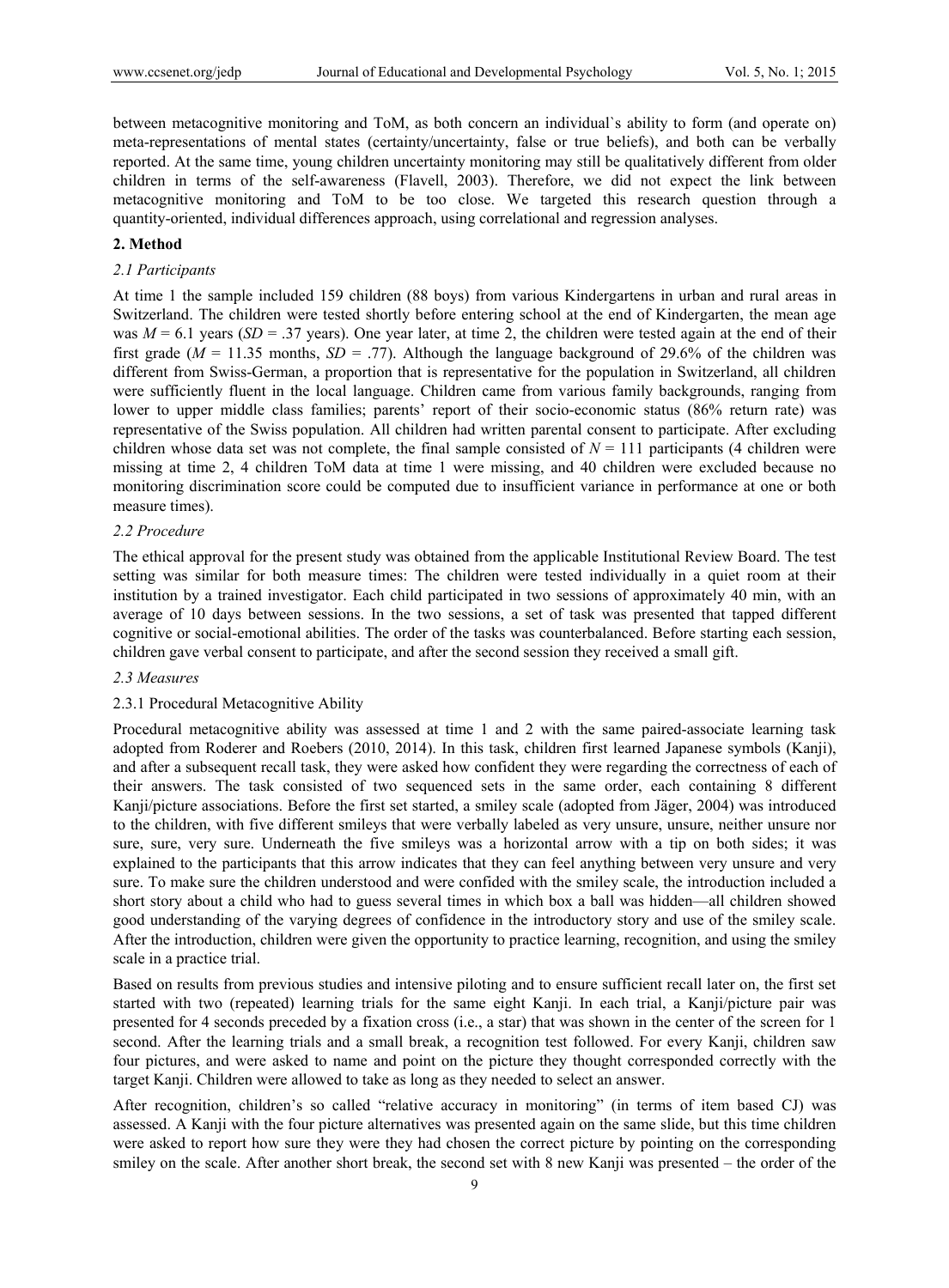two sets was counterbalanced between participants and the presented Kanji were randomized in every set. The children did not get any feedback about the correctness of their responses during the whole task.

For relative monitoring in accuracy (item based confidence judgments), also called "calibration" in the literature, a measure is typically used that quantifies an individual's ability to differentially assess memory's failure and success (Benjamin & Diaz, 2008). Because we assumed that the five points on the smiley scale were not equidistant in terms of subjective probability, especially in our young sample, we decided not to use a measure that converts CJs into probabilities (Dunlosky & Meltcafe, 2009). Rather we subtracted the mean CJ for incorrect answers from the mean CJ for correct answers. Positive values indicate adequate metacognitive discrimination between correct and incorrect recall. In the literature, this measure has repeatedly been used, especially in young samples, to document emerging and improving metacognitive monitoring skills (for a recent overview see Roebers, in press).

## 2.3.2 Theory of Mind

ToM competencies were assessed at time 1 with two analogous tasks that tapped second-order ignorance (absence of knowledge, Hogrefe, Wimmer, & Perner, 1986) and false belief adopted from previous studies (Sullivan, Zaitchik, & Tager-Flusberg, 1994; Lockl & Schneider, 2007; Lecce & Hughes, 2010). The first task consisted of a story about a boy whose mother wanted to surprise him with a bunny for his birthday. While pictures were shown and the story was told to the participants, five control questions were asked to ensure that the children were following the story. The first test question assessed children's understandings of second-order ignorance, the second test question second-order false belief understanding, and with the third test question children were asked to justify their responses to the second test question, that is, show elaborated false belief understanding. The second task involved a story with two siblings, in which the brother deliberately misinformed his sister about the location of a chocolate bar, because he wanted it for himself. The control and the test questions for this second ToM task were paralleled to the first ToM task. We used the same scoring procedure as Lock and Schneider (2007) did and children received one point for a correct answer to one of the three test questions, provided that they had answered at least four of the five control question correctly. For the justifying answers of false belief understanding, the answers were coded as correct and incorrect based on a categorization by Sullivan et al. (1994). In order to obtain on general score for children's ToM performance in kindergarten we summed up the score from two the false belief tasks with an achievable maximum of 6 points.

At time 2 ToM competencies were assessed again with two tasks. One task was the same false belief story about the two siblings we already used at time 1. Because advanced ToM performance development continues into the school years, i.e. with the understanding of white lies, the second task included six strange stories, a set of vignettes or stories about everyday situations where people say things they do not mean literally (lie, white lie, pretended, misunderstanding, joke, appearance/reality, forget), translated from O'Hare et al. (2009), to assess if children were able to infer mental state concepts embedded in a naturalistic context. We used the same coding and scoring procedure as O'Hare et al. (2009) did: Children were always assigned a score for their best answer and could earn for each story one point for a correct partial mental state answer or two points for a full and accurate mental state answer. In order to obtain on general score for children's ToM competencies at the end of their first grade we summed up the score from the false belief task and the strange stories with an achievable maximum of 15 points.

## 2.3.3 Language Ability

Because children's language ability was assumed to be related with ToM as well as with metacognition (Sodian, Eisenbein, Kristen, & Thoermer, 2010; Miller, 2006), children were also given a subtest of the Hannover-Wechsler-Intelligenztest für das Vorschulalter (HAWIVA®, Ricken, Schuck, & Preuß, 2007). In each trial, children were shown four pictures and were asked to point to the one picture that best matched the meaning of a word or phrase (e.g., which picture shows parallel lines?). For every correct answer children received one point, with a maximum of 31 points.

## **3. Results**

## *3.1 Descriptive Analysis*

In the first step of our analyses, we examined all the variables of interest and correlated them with age at time 1 (see table 1). As expected correlations analysis revealed that nearly all variables were independent from age and therefore we did not control for age in the following data analysis. Next, we compared if children showed improved ToM competencies between time 1 and time 2. Because we used only one identical task (False Belief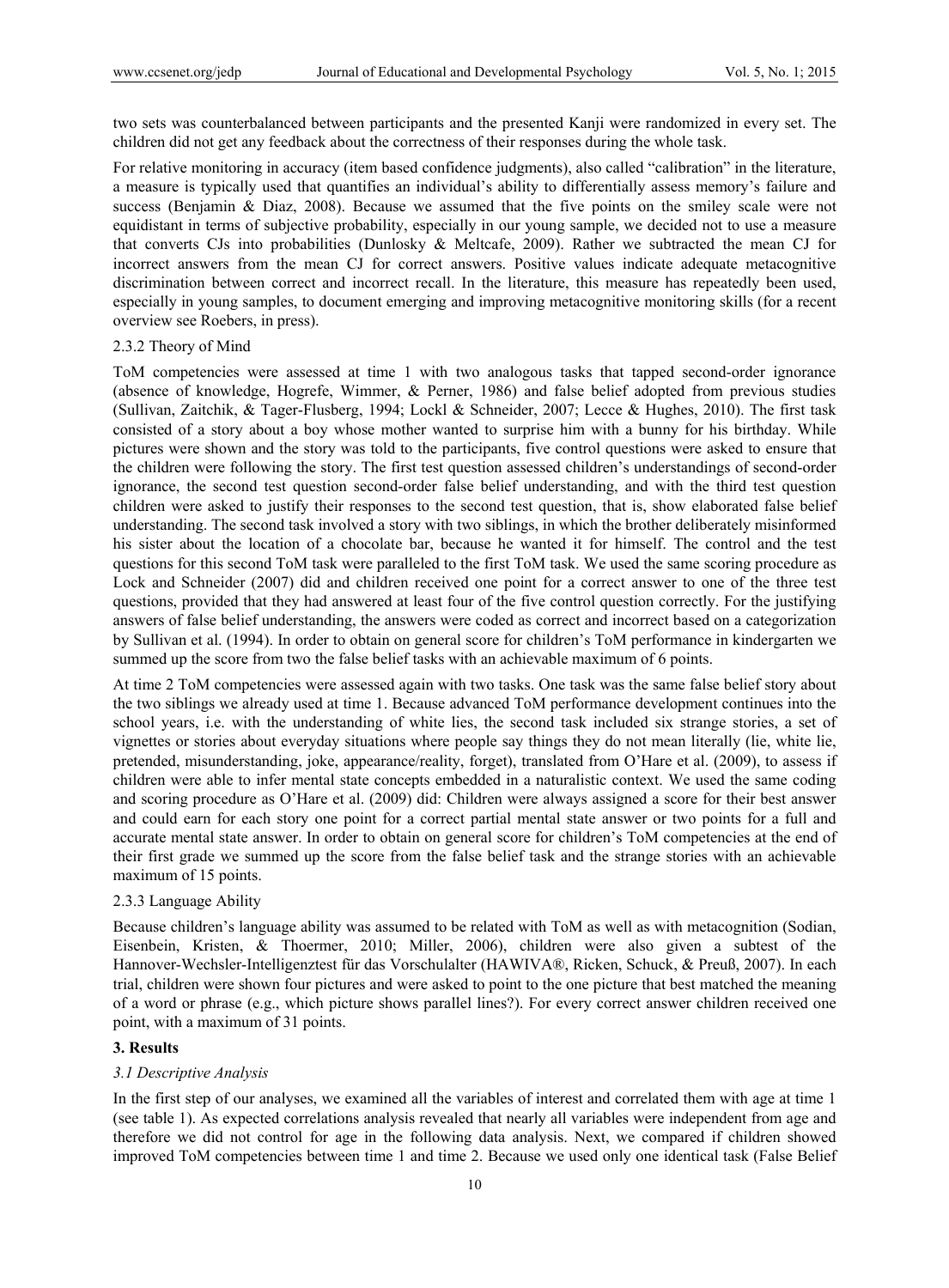"Chocolate Story") at time 1 and time 2, we compared the performance on this task. A t-test revealed that there was no difference in ToM competencies between time 1 and time 2,  $t = -0.60$ , n.s.: children's second-order knowledge understanding did not improve during the study period. As to monitoring discrimination we first looked at children's recognition rate and then to their general ability to metacognitively discriminate between correct and incorrect recall in their CJ: children recognized on average  $M = 8.80$ ,  $SD = 3.40$  items at time 1 and  $M = 11.64$ ,  $SD = 3.00$  items at time 2 correctly (the increase in recognition rate was significant,  $t = -8.43$ , *p* < .001). As a result, we obtained sufficient CJ for both correct and incorrect recall. In analogue to previous studies (Roebers, 2002; Roebers et al., 2007), we compared the average CJ given after correct recall with the average CJ given after incorrect recall. Results from the analysis of variance (ANOVA) revealed that children gave significantly higher CJ for correctly recognized items than for incorrect items at time  $1, F(1,110) = 90.35$ ,  $p < .001$ ,  $\eta p^2 = .37$  as well at time 2,  $F(1,110) = 55.50$ ,  $p < .001$ ,  $\eta p^2 = .34$ . Looked at these data from a different perspective, the vast majority of the children (81% at time 1 and 85% at time 2) had a positive discrimination score. Thus, children proved to be well able to use the CJ scale and to metacognitively discriminate between correct and incorrect recall. Therefore, the discrimination score of the CJ (correct minus incorrect recall) can be used. When compared monitoring discrimination between time 1 and time 2, a t-test revealed no improved monitoring discrimination,  $t = .01$ , n.s. during the study period.

|                                      | M(SD)        | Range<br>$min. - max.$ | Correlation (r) with age |
|--------------------------------------|--------------|------------------------|--------------------------|
| Theory of Mind                       |              |                        |                          |
| T1 - False Belief "Chocolate Story"  | 1.86(1.11)   | $0 - 3$                | .11                      |
| T1 - False Belief "Birthday Story"   | 1.93(1.07)   | $0 - 3$                | .11                      |
| T1 - Theory of Mind Composite Score  | 3.51(1.99)   | $0 - 6$                | .09                      |
|                                      |              |                        |                          |
| T2 - False Belief "Chocolate Story"  | 1.89(.94)    | $0 - 3$                | .02                      |
| T2 - Strange Stories                 | 5.99(2.50)   | $1 - 12$               | .09                      |
| T2 - Theory of Mind Composite Score  | 7.73(2.90)   | $1 - 14$               | .08                      |
|                                      |              |                        |                          |
| Monitoring                           |              |                        |                          |
| T1 - Mean CJ incorrect               | 2.59(.93)    | $.2 - 4$               | $-.09$                   |
| T1 - Mean CJ correct                 | 3.16(.73)    | $1 - 4$                | .01                      |
| T1 - Monitoring Discrimination Score | .58(.75)     | $-1.5 - 2.5$           | .12                      |
|                                      |              |                        |                          |
| T <sub>2</sub> – Mean CJ incorrect   | 2.81(.95)    | $0 - 4$                | $-16$                    |
| T <sub>2</sub> – Mean CJ correct     | 3.38(.57)    | $1.3 - 4$              | .08                      |
| T2 – Monitoring Discrimination Score | .58(.81)     | $-1 - 4$               | $.24*$                   |
|                                      |              |                        |                          |
| Language                             |              |                        |                          |
| $T1 - Language$                      | 24.11 (2.79) | $17 - 29$              | .01                      |

Table 1. Descriptive data of all variables of interest and correlation with age

*Note.*  $*$   $p < .05$ .

## *3.2 Correlation Analysis*

In a second step and in reference to our main research question addressing the link between procedural monitoring abilities and ToM competencies, correlation analysis (see table 2) showed that early monitoring skills were related with later ToM competencies: children who showed a more accurate monitoring discrimination in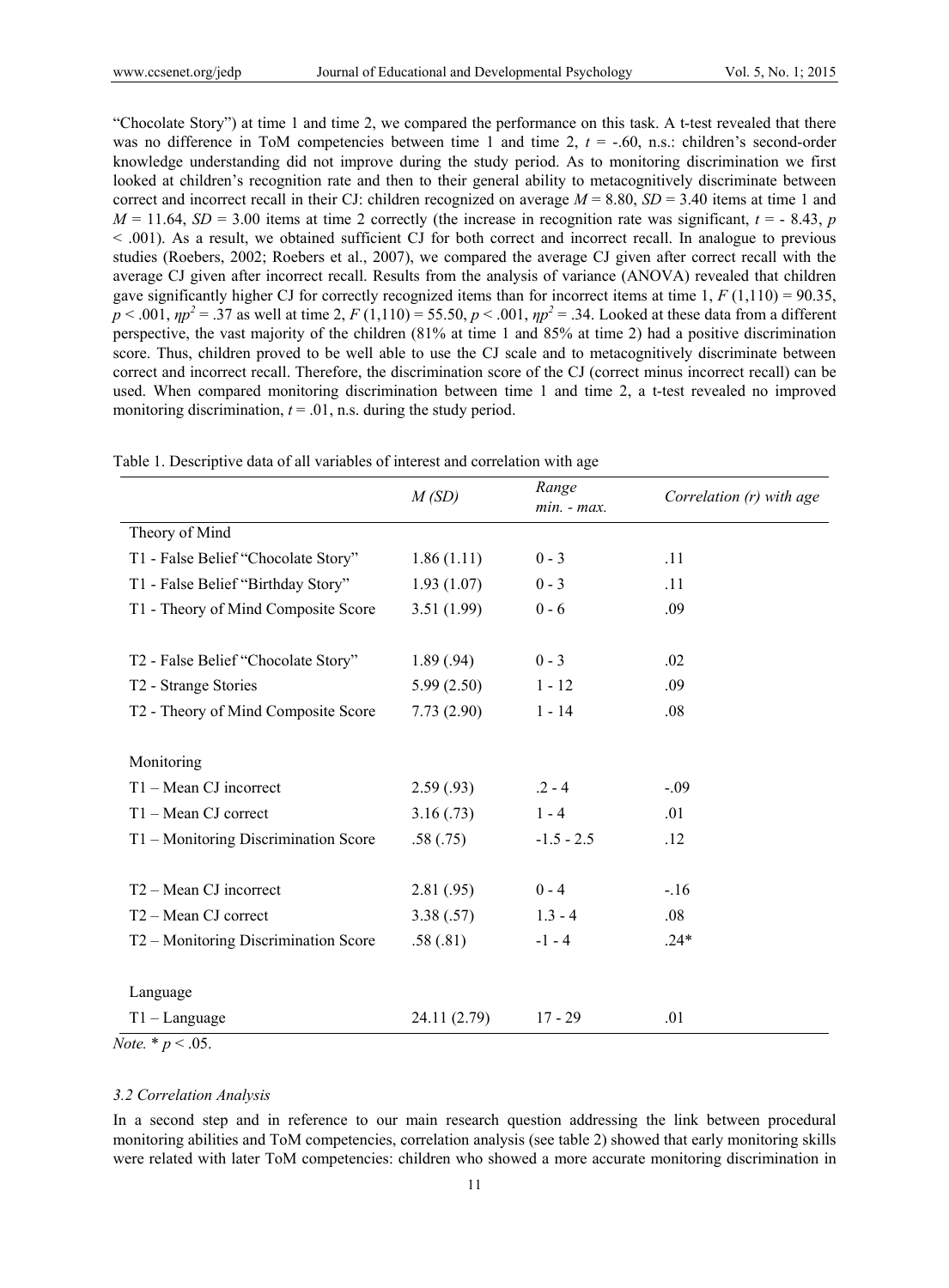kindergarten had a better second-order knowledge and advanced ToM understanding at the end of their 1<sup>th</sup> grade. There was no relation in the other direction or at one time point itself. With respect to ToM competencies, correlations analysis showed that children with greater ToM competencies at time 1 also showed greater ToM competencies at time 2. As to monitoring discrimination, correlations analysis showed no relation in monitoring between the two measure points. When considering the relationship from language skills to both ToM and monitoring discrimination, correlation analysis revealed significant relationships to nearly all variables. Children with better language abilities in kindergarten tended do have a greater ToM competencies overall and showed more accurate monitoring discrimination, at least in kindergarten.

Thus, correlational analysis suggested that in transition from kindergarten to school children's ToM competencies are stable in development, whereas the ability to metacognitively discriminate fluctuated substantially. Furthermore, there is a relationship between early procedural metacognitive monitoring and later ToM competencies. Therefore, we next conducted multiple regressions analysis using standardized z-values to find out if monitoring discrimination and ToM share a sustainable amount: because we were interested what are precursors for later monitoring discrimination abilities and ToM competencies, we conducted regression models including early monitoring discrimination, ToM competencies and language ability as predictor variables when aiming to predict later ToM and monitoring discrimination abilities.

|                              | 1.      | 2.     | 3.      | 4.  |
|------------------------------|---------|--------|---------|-----|
| Time 1                       |         |        |         |     |
| 1. Theory of Mind            |         |        |         |     |
| 2. Monitoring Discrimination | .14     |        |         |     |
| 3. Language                  | $.47**$ | $39**$ |         |     |
| Time 2                       |         |        |         |     |
| 4. Theory of Mind            | $.34**$ | $31**$ | $.46**$ |     |
| 5. Monitoring Discrimination | .09     | .08    | .12     | .09 |

Table 2. Bivariate pearson correlations among theory of mind, monitoring skills and language

*Note.* \*\* *p* < .001.

## *3.3 Regression Analysis*

The first regression analysis focused on predicting later ToM competencies. In a first step we entered only early ToM competencies as criterion variable in the model and results revealed a significant contribution to the prediction of later ToM competencies,  $\beta = .34$ ,  $R^2 = .11$ ,  $t = 3.71$ ,  $p < .001$ ,  $F(1,109) = 13.80$ ,  $p < .001$ . In a next step, we entered also early monitoring discrimination in the model and results showed that in addition to early ToM competencies,  $\beta = .30$ ,  $t = 3.40$ ,  $p < .05$ ,  $F(2,108) = 11.84$ ,  $p < .001$ , monitoring discrimination accounted for 9% of the variance,  $\beta = 0.26$ ,  $t = 2.98$ ,  $p < 0.05$ . We finally entered also early language abilities in the model (see table 3) and results revealed that language abilities accounted additionally for 7% of the variance and there was no longer any effect for early ToM competencies and monitoring discrimination,  $F(3,107) = 11.94$ ,  $p < .001$ . Together, these results indicate that early ToM competencies, as well monitoring discrimination, can predict later ToM competencies, but this relationship seems due to shared variance with early language abilities which showed the strongest effect when predicting later ToM competencies.

The second regression analysis focused on predicting later monitoring discrimination abilities. In a first step, we entered only early monitoring discrimination abilities as criterion variable in the model and results revealed no contribution to the prediction of later monitoring discrimination,  $F(1,109) = .77$ , n.s. In a next step we entered additionally early ToM competencies in the model and results showed again no effect,  $F(2,108) = .69$ , n.s. We finally entered also early language abilities in the model (see table 3) and results revealed that language abilities had any effect neither on later monitoring skills,  $F(3,107) = .64$ , n.s. Together the results indicate that neither early monitoring discrimination, ToM competencies, nor early language abilities can predict later monitoring discrimination abilities.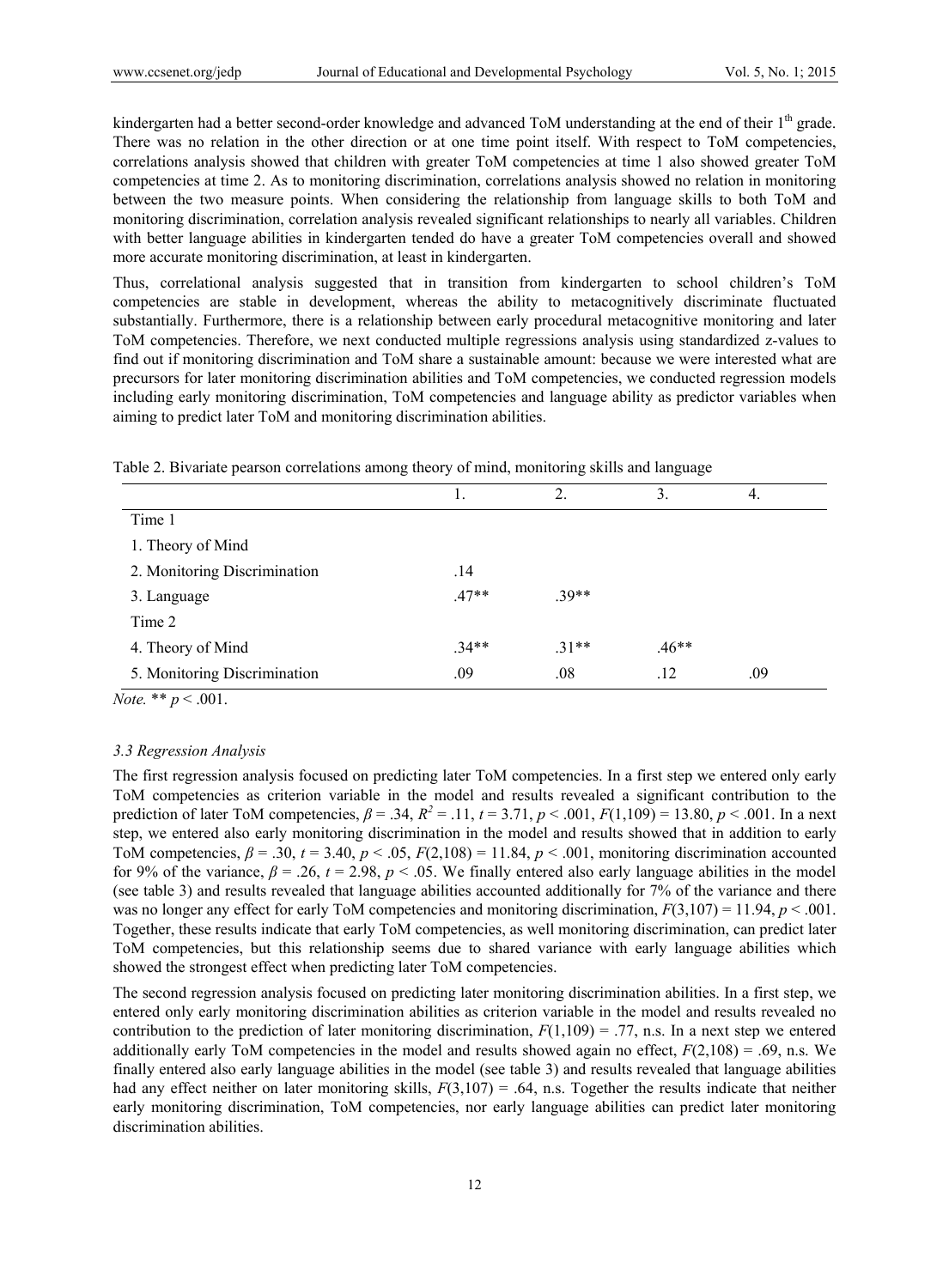|                                 | a)  | Later Theory of Mind | b)  | Later Monitoring Discrimination |
|---------------------------------|-----|----------------------|-----|---------------------------------|
|                                 |     |                      |     |                                 |
| Early Theory of Mind            | .16 | 1.72                 | .04 | .36                             |
| Early Monitoring Discrimination | .16 | 1.70                 | .05 | .43                             |
| Early Language                  | .32 | $3.18*$              | .09 | 74                              |

Table 3. The final regression analysis predicting later a) theory of mind and b) monitoring discrimination abilities as criterion variables and including early theory of mind, monitoring discrimination and language as predictor variables

*Note.*  $* p < .05$ .

## **4. Discussion**

The major aim of the present study was to investigate a possible link between ToM competencies and procedural metacognitive monitoring abilities in children in the transition from kindergarten to school. While previous studies have addressed a possible relation between ToM and declarative metacognitive knowledge, this is one of the first studies including also a longitudinal perspective to look at procedural metacognitive skills.

Results revealed an association between children's metacognitive monitoring and ToM. However, this link held true for early monitoring skills and later ToM competencies only: children with better monitoring skills in kindergarten showed better ToM competencies at the end of the first grade (but not vice versa). But, the link was far from being perfect. Only a small amount of variance in later ToM competencies could be explained. Against the background of theoretical assumptions, that uncertainty monitoring may in fact take place on the perceptual (Carruthers, 2009), or on the implicit level, at least in non-human animals and in very young children (Flavell, 2003), the magnitude of the effect was small but in fact about as expected.

Admittedly, results do not argue strongly for the assumption that the ability to reflect on one's or others' mental states is a shared and substantial common ground. If that was the case, the link should be closer, and there should also be an association between early ToM competencies and later monitoring skills. Our results do neither unambiguously speak for two separate processes, one being purely perception-based (monitoring) and one being only meta-representational. Given that our monitoring task implied explicit and verbal reports, as did the ToM tasks, the association found may be due to commonalities on the superficial task-level. In the present study, one might argue that—on the surface level—monitoring skills and ToM competencies are related simply because they both were measured with language-based tasks. But, in our view there are more than surface-level-commonalties. This is because on the representational level, language can also be considered as the medium through which ongoing thinking processes are transmitted (Eksen & Rackozcy, 2013), and this holds true for mental states of others as well as for certainty-uncertainty reports of oneself. When expressed in language, an evaluation of certainty of one's own performance (metacognitive monitoring) and describing mental states to others (ToM) clearly involves meta-representation. Therefore, as our results seem to suggest, language (and its symbolic or meta-representational abilities rather than simply verbal reporting) plays a crucial role in the relationship between metacognitive monitoring und ToM: both (early monitoring skills as well ToM competencies) were strongly correlated with language ability (see Table 2). Additionally early monitoring skills, ToM competencies and language ability seem to share a significant amount of the explained variance in later ToM competencies (see Table 3).

From the perspective of emerging symbolic skills in children, our findings possibly mirror a child's general ability to form, retrieve and use meta-representations. This may suggest qualitative differences in conceptual thinking in this age range. We are tempted to interpret these findings as showing that—as has been theoretically proposed (Kuhn, 2000; Wellmann, 1990)—these two domains of higher-order cognition share a common cognitive ground, beyond symbolic and/or language skills. We therefore propose that children's ability to form fully conscious meta-representations about others' and own mental states may underlie this link (Flavell, 2003); and this might be what we found in our results. In this line of argumentation, the present results may indicate a transition from an implicit to an additionally, more differentiated explicit metacognitive monitoring system at a certain age range (Balcomb & Gerken, 2008), including fully conscious meta-representation. And in that view, monitoring skills must not necessarily rely on meta-representation but could also be based on feelings or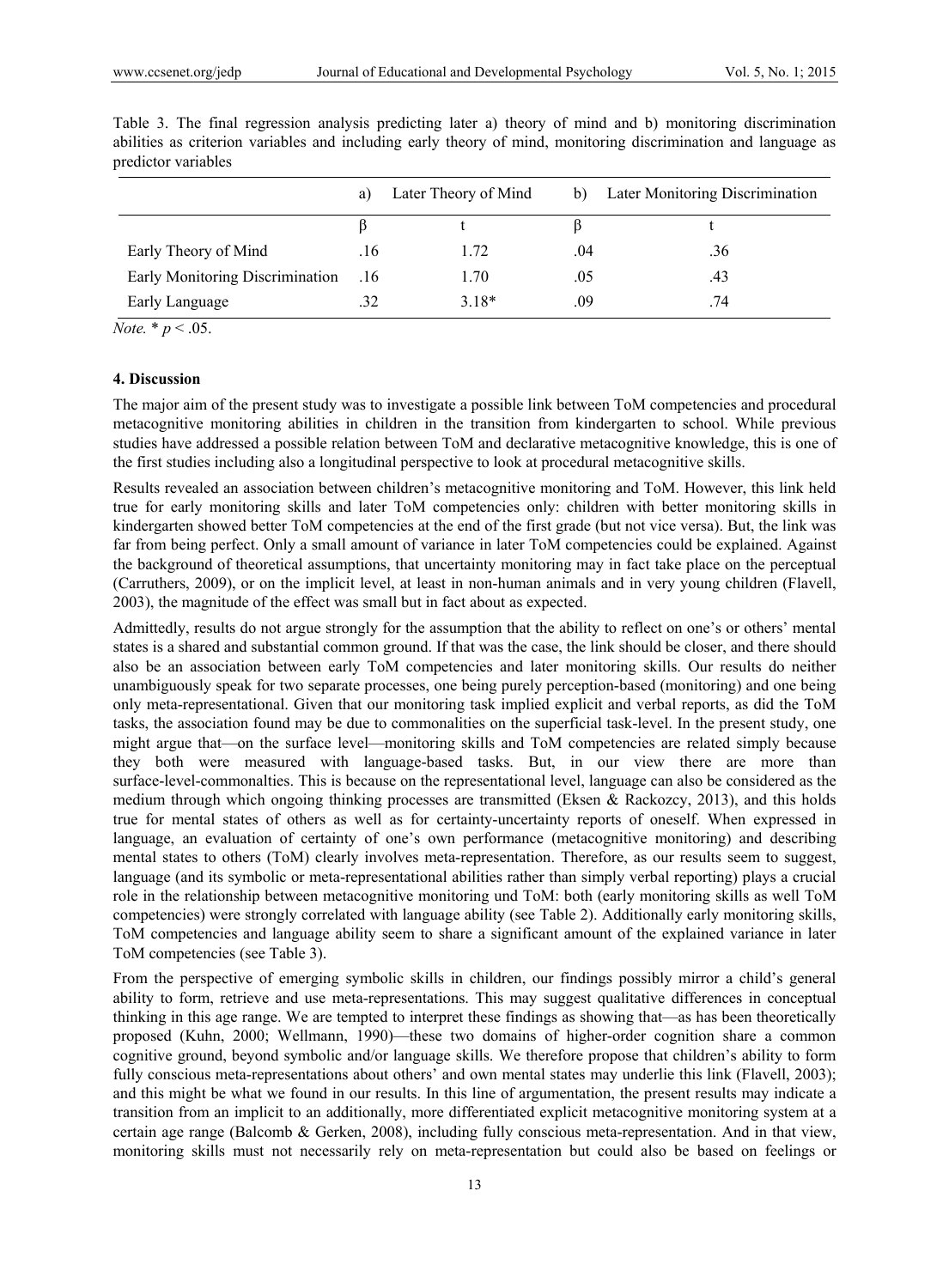experiences of uncertainty independent of conscious self-reflection (Diana & Reder, 2004; Flavell, 2003) in this age range. Possibly, we did not find an association between early ToM competencies and later monitoring skills in our age range studied because children's later monitoring skills may still partly rely more on implicit sources and not solely on explicit meta-representation compared to their early ToM competencies. However, while Lockl and Schneider' findings (2007) suggested a relationship between early ToM and later *declarative* metacognition, we focused on procedural metacognition. We are tempted to argue that one reason for the somewhat disparate findings is that declarative metacognitive skills rely more strongly on meta-representations, and their nature is seemingly more concept-based than metacognitive monitoring. Another explanation for the diverging results might be that there is a developmental dissociation between procedural and declarative metacognition (Schneider, 2015): they follow different developmental trajectories and therefore show different relations to ToM at different time points in development.

Our results additionally raise the question if the role of early declarative metacognition has been underestimated so far and might be also developing even earlier from an implicit to a more differentiated explicit system at a certain age range. This interpretation is speculative at this point but indirectly supported by results suggesting that children at very young ages already have (at least implicit) access to internal knowledge states, providing an explanation for how they are able to guide learning (Balcomb & Gerken, 2008; Lyons & Ghetti, 2013). In that view, future research should address the question whether early (implicit) declarative metacognition skills can predict later ToM competencies as well.

Interestingly, it is not only for monitoring but also for ToM competencies that recent evidence suggests implicit skills early on. Through the development and use of innovative, behavioral rather than language-based ToM paradigms, it has been shown that even very young children (around the age of 18 months) possess an implicit false belief understanding (Buttelmann, Carpenter, & Tomasello, 2009; Buttelmann, Over, Carpenter, & Tomasello, 2014). Assuming that not only monitoring can occur without being fully self-reflective (see above), it may be argued that ToM competencies shown on the behavioral level also occur without being verbally expressed and fully conscious. In this line of argumentation, it would be interesting to explore the possibility that ToM and monitoring skills share a common ground (along with the ability to form explicit meta-representation) on such an implicit level. If perceptual-based monitoring tasks and behavioral ToM measures would be used in an individual differences approach including young children, this would provide insights into this theoretically relevant question.

Our results showed that children's performance in recognition rate is stable over time, because children with better performance in kindergarten performed also better at the end of their first grade. Furthermore and as it would be expected from well-established findings that memory improves during childhood and therefore performance getting greater (Schneider, 2015), there was also an increase in memory performance within a year of children's development. With regard to ToM, results revealed children with greater ToM competencies in kindergarten possessed greater ToM competencies on year later. In contrast, there seems to be no overall increase in ToM competencies within a year of children's development. This is somehow surprising because ToM competencies are assumed to develop into school years (O'Hare et al., 2009). One reason might be that a delay of one year is too short to document subtle developmental progress in that age range. Admittedly, we cannot rule out that this result is may be influenced by the fact that we used a new measure of advanced ToM understanding at the end of children's first grade, making firm conclusions about intra-individual development difficult. Concerning metacognitive monitoring our results showed that children are able to accurate monitor their performance and discriminate their certainty—uncertainty judgment at that age range. Interestingly, compared to ToM competencies, these monitoring skills were not stable over the testing period, because children with better monitoring skills in kindergarten did not show better monitoring skills at the end of their first grade. This leads to the interpretation that—in contrast to ToM competencies—monitoring skills at that age range still seem to be emergent abilities which are not yet sufficiently stabilized. And, because early language abilities could not explain later monitoring skills, a major and a theoretically important question remains open: what are potential precursors of monitoring skills? Future research is clearly needed.

Certainly, the magnitude of the assumed link between metacognition and ToM depends on the measures and tasks included. The fact that we used a memory-based rather than a perceptual-based monitoring measure may have facilitated the detection of a significant link as both our monitoring task and the ToM tasks required the formation, storage and retrieval of meta-representations. Another reason could be that awareness of metacognition could be associated with the ease of the task and that easier tasks are associated less with monitoring skills (Diana & Reder, 2004). It would be informative to contrast in future research perceptually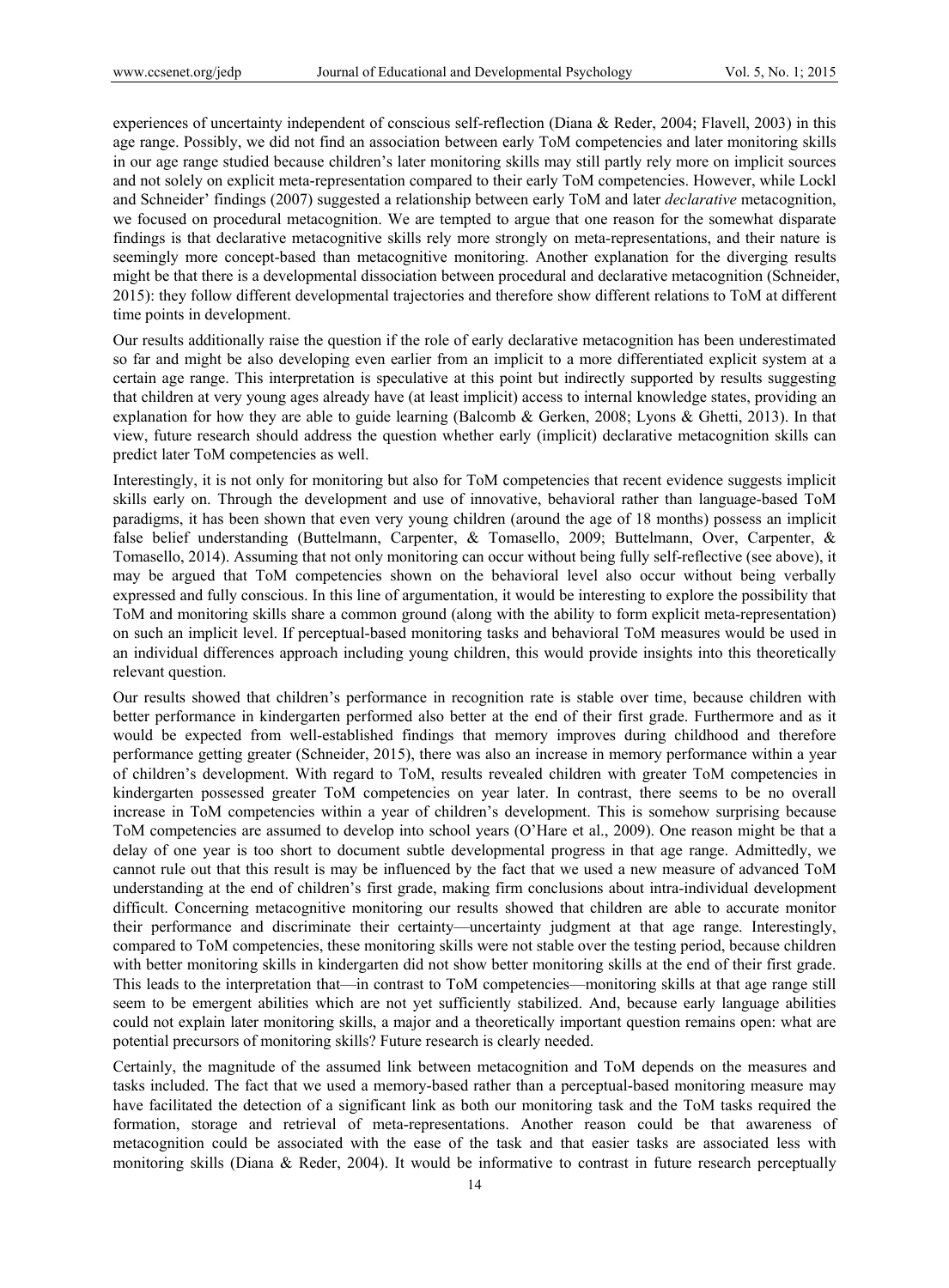based and memory-based monitoring processes, both with respect to their developmental progression but also with respect to possible links to ToM competencies. Admittedly, our interpretations must be treated with cautious, as we did not include independent measures of cognitive abilities like performance *per se*. Moreover, as with other monitoring measure, e.g., gamma correlations, monitoring discrimination scores depend on recognition and therefore very high and very low performers dropped out of the analyses due to limited variance in correct/incorrect recognition and/or the corresponding metacognitive judgments. In contrast to gamma correlations, the monitoring discrimination score is independent of children's variance in certainty-uncertainty judgment and therefore a good measure for quantifying metacognitive monitoring in children.

## *4.1 Conclusion*

To conclude, the present study provided some innovative and theoretically important empirical insights into possible common cognitive grounds of ToM and metacognition. Children's monitoring skills in kindergarten are related to their later ToM competencies at the end of their first grade, but language seems to play crucial role in that relationship. At the same time, challenging avenues for future research were uncovered: whether or not implicit and explicit forms of metacognition (procedural and declarative) and ToM co-exist and whether and how they interact with each other at any single point in ontogeny. Moreover, although the present study clearly confirms the important role of language in this domain of higher order cognitive development, the precise mechanisms underlying the relationship of metacognition and ToM and if one is the precursor of the other or if they are bidirectional related yet remain unclear.

## **Acknowledgments**

We gratefully thank the participating children, their parents, school administrators, teachers and research staff who made this study possible.

#### **References**

- Anthony, J. L., Williams, J. M., McDonald, R., & Francis, D. J. (2007). Phonological processing and emergent literacy in younger and older preschool children. *Annals of Dyslexia*, *57*, 133-137. http://dx.doi.org/10.1007/s11881-007-0008-8
- Astington, J. W., & Hughes, C. (2013). Theory of Mind: Self-Reflection and Social Understanding. In P. D. Zelazo (Ed.), *The Oxford Handbook of Developmental Psychology* (pp. 398-424). New York, NY: Oxford University Press. http://dx.doi.org/10.1093/oxfordhb/9780199958474.013.0016
- Astington, J. W., & Pelletier, J. (1996). The language of the mind: It's role in teaching and learning. In D. R. Olson, & N. Torrance (Eds.), *The handbook of education and human development: New models of learning, teaching, and schooling* (pp. 593-619). Cambridge, MA: Blackwell. http://dx.doi.org/10.1111/ b.9780631211860.1998.00028.x
- Balcomb, F. K., & Gerken, L. (2008). Three-year-old children can access their own memory to guide responses on a visual matching task. *Developmental Science*, *11*(5), 750-760. http://dx.doi.org/10.1111/ j.1467-7687.2008.00725.x
- Benjamin, A. S., & Diaz, M. (2008). Measurement of relative metamnemonic accuracy. In J. Dunlosky, & R. A. Bjork (Eds.), *Handbook of Metamemory and Memory* (pp. 73-93). New York, NY: Psychology Press.
- Beran, M. J., Smith, J. D., & Perdue, B. M. (2013). Language-trained chimpanzees name what they have seen but look first at what they have not seen. *Psychological Science*, *24*(5), 660-666. http://dx.doi.org/10.1177/0956797612458936
- Blair, C., & Diamond, A. (2008). Biological processes in prevention and intervention: Promotion of self-regulation and the prevention of early school failure. *Development and Psychopathology*, *20*(3), 899-911. http://dx.doi.org/ 10.1017/S0954579408000436
- Blair, C., & Razza, R. P. (2007). Relating effortful control, executive function, and false belief understanding to emerging math and literacy ability in kindergarten. *Child Development*, *78*(2), 647-663. http://dx.doi.org/10.1111/j.1467-8624.2007.01019.x
- Buttelmann, D., Carpenter, M., & Tomasello, M. (2009). Eighteen-month-old infants show false belief understanding in an active paradigm. *Cognition*, *112*, 337-342. http://dx.doi.org/10.1016/ j.cognition.2009.05.006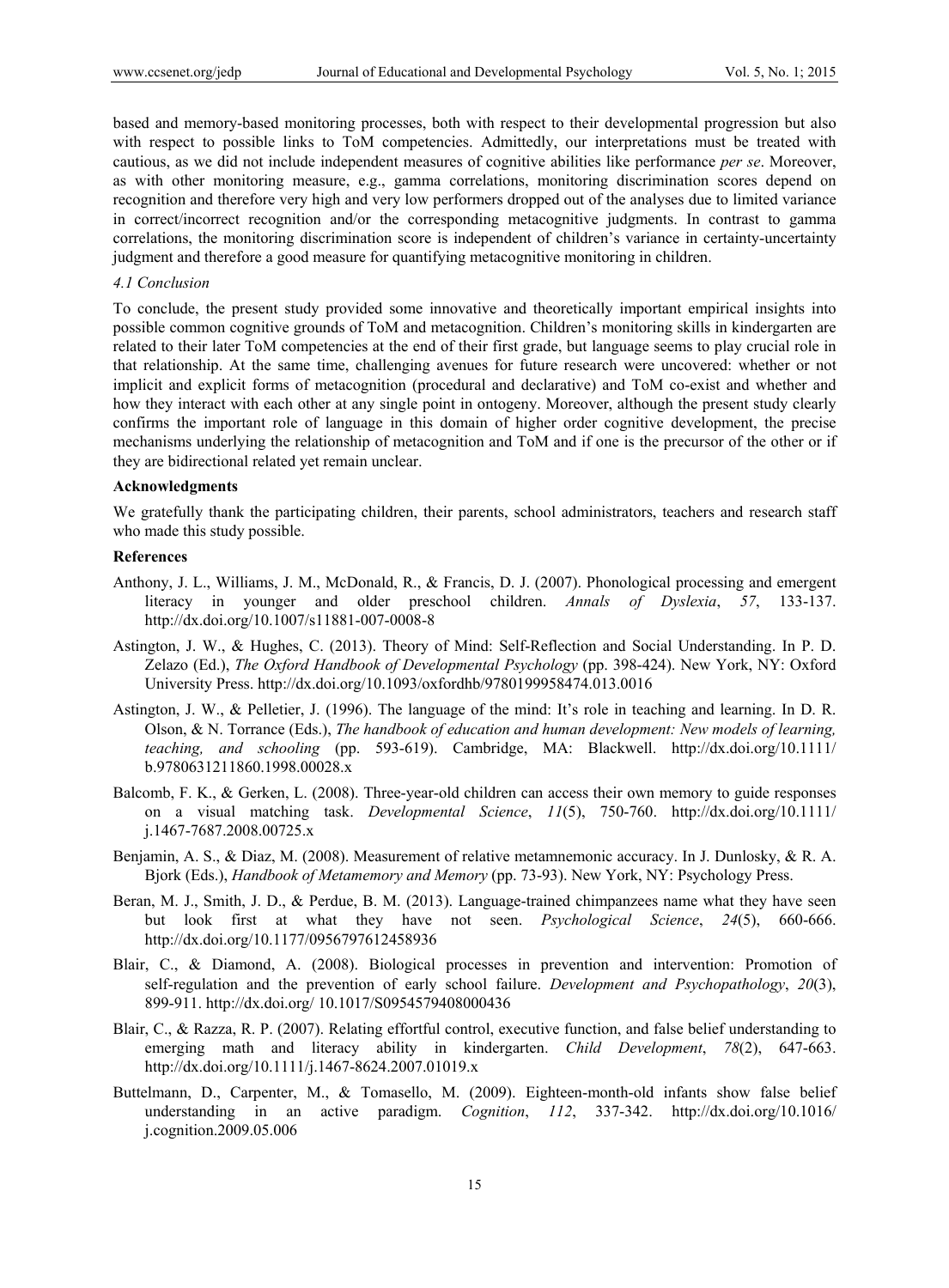- Buttelmann, D., Over, H., Carpenter, M., & Tomasello, M. (2014). Eighteen-month-old understand false beliefs in an unexpected-contents task. *Journal of Experimental Child Psychology*, *119*, 120-126. http://dx.doi.org/10.1016/j.jecp.2013.10.002
- Call, J. (2010). Do apes know that they can be wrong? *Animal Cognition*, *13*, 689-700. http://dx.doi.org/10.1007/s10071-010-0317-x
- Caputi, M., Lecce, S., Pagnin, A., & Banerjee, R. (2012). Longitudinal Effects of Theory of Mind on Later Peer Relations: The Role of Prosocial Behavior. *Developmental Psychology*, *48*(1), 257-270. http://dx.doi.org/10.1037/a0025402
- Carruthers, P. (2009). How we know our own minds: The relationship between mindreading and metacognition. *Behavioral and Brain Sciences*, *32*, 121-182. http://dx.doi.org/10.1017/S0140525X09000545
- Davis-Unger, A. C., & Carlson, S. M. (2008). Children's Teaching Skills: The Role of Theory of Mind and Executive Function. *Mind, Brain and Education*, *2*(3), 128-135. http://dx.doi.org/10.1111/ j.1751-228X.2008.00043.x
- Diana, R., & Reder, L. M. (2004). Visual and verbal metacognition: Are they really different. In D. T. Levin (Ed.), *Thinking and seeing, Visual metacognition in adults and children* (pp. 187-201). Cambridge, MA: MIT Press.
- Duncan, G. J. et. al. (2007). School Readiness and Later Achievement. *Developmental Psychology*, *43*(6), 1428-1446. http://dx.doi.org/10.1037/0012-1649.43.6.1428
- Dunlosky, J., & Meltcafe, J. (2009). *Metacognition*. Thousand Oaks, CA: SAGE Publications, Inc.
- Efklides, A. (2008). Metacognition. Defining its facets and levels of functioning in relation to self-regulation and co-regulation. *European Psychologist*, *13*(4), 277-287. http://dx.doi.org/ 10.1027/1016-9040.13.4.277
- Esken, F., & Rakoczy, H. (2013). Metakognition und Mindreading. In A. Stephan, & S. Walter (Eds.), *Handbuch Kognitionswissenschaft* (pp. 444-452). Stuttgart/Weimar: Metzler.
- Flavell, J. H. (2003). Varieties of uncertainty monitoring. *Behavioral and Brain Sciences*, *26*(3), 344. http://dx.doi.org/10.1017/S0140525X03270084
- Happé, F. (2003). Theory of Mind and the Self. *Annals of the New York Academy of Sciences*, *1001*, 134-144. http://dx.doi.org/10.1196/annals.1279.008
- Heine, A., Engl, V., Thaler, V. M., Fussenegger, B., & Jacobs, A. M. (2012). *Neuropsychologie von Entwicklungsstörungen schulischer Fertigkeiten*. Göttingen: Hogrefe.
- Hogrefe, G. J., Wimmer, H., & Perner, J. (1986). Ignorance versus False Belief: A Developmental Lag in Attribution of Epistemic States. *Child Development*, *57*(3), 567-582. http://dx.doi.org/10.2307/1130337
- Jäger, R. (2004). Konstruktion einer Ratingskala mit Smilies als symbolische Marken. *Diagnostica*, *50*(1), 31-38. http://dx.doi.org/10.1026/0012-1924.50.1.31
- Jenkins, J. M., & Astington, J. W. (2000). Theory of Mind and Social Behavior: Causal Models Tested in a Longitudinal Study. *Merrill-Palmer Quarterly*, *46*(2), 203-220.
- Kleitman, S., & Moscrop, T. (2010). Self-Confidence and Academic Achievements in Primary-School Children: Their Relationships and Links to Parental Bonds, Intelligence, Age, and Gender. In A. Efklides, & P. Misailidi (Eds.), *Trends and Prospects in Metacognition Research* (pp. 293-327). New York, NY: Springer. http://dx.doi.org/10.1007/978-1-4419-6546-2\_14
- Kuhn, D. (2000). Theory of mind, metacognition, and reasoning: A life-span perspective. In P. Mitchell, & K. J. Riggs (Eds.), *Children's reasoning and the mind* (pp. 301-326). East Sussex: Psychology Press Ltd.
- Lecce, S., & Hughes, C. (2010). The Italian job?: Comparing theory of mind performance in British and Italian children. *British Journal of Developmental Psychology*, *28*, 747-766. http://dx.doi.org/10.1348/ 26151009X479006
- Lecce, S., Caputi, M., & Pagnin, A. (2014). False-belief understanding at age 5 predicts beliefs about learning in year 3 of primary school. *European Journal of Developmental Psychology*. http://dx.doi.org/10.1080/ 7405629.2014.949665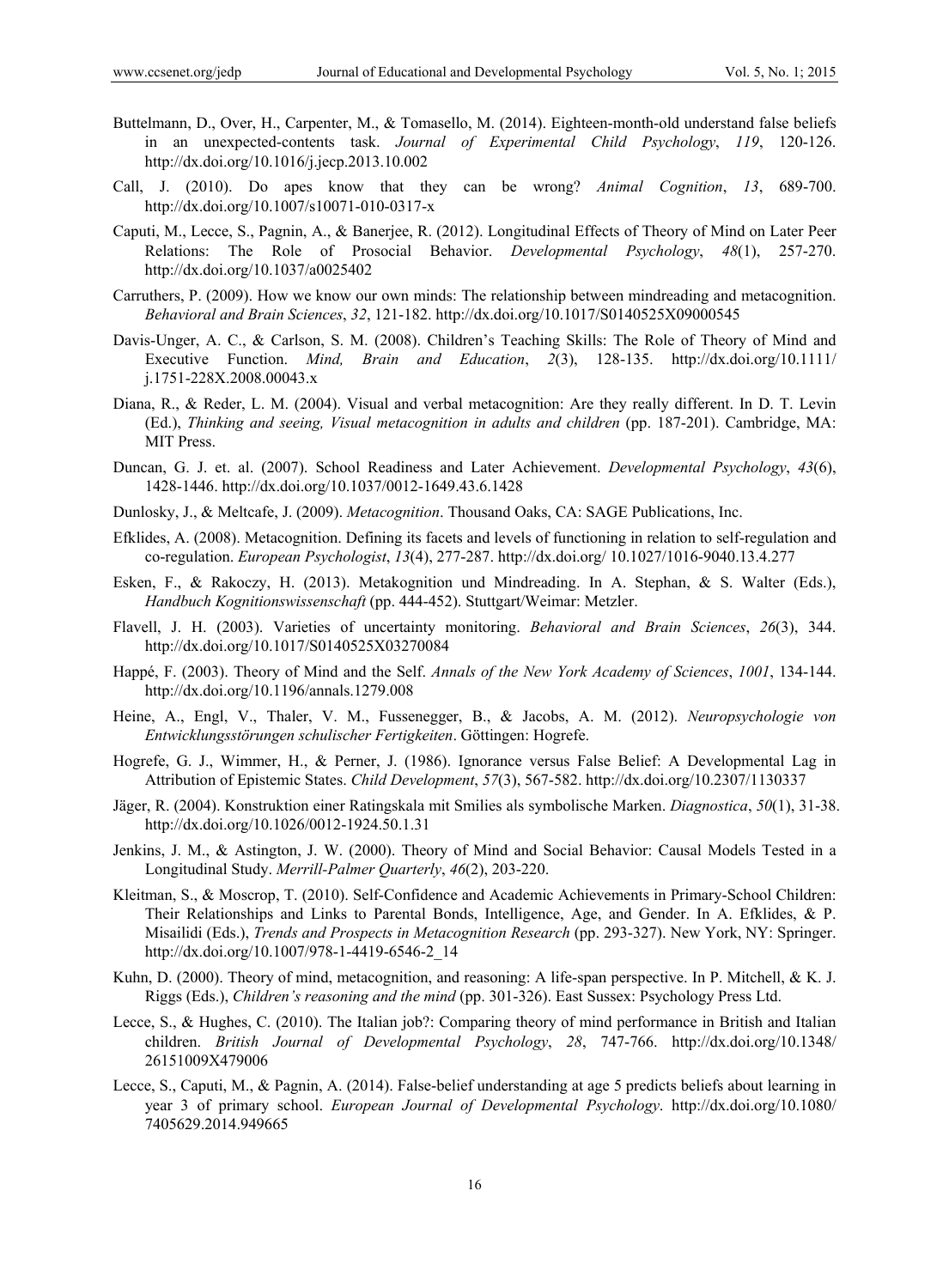- Lockl, K., & Schneider, W. (2003). Metakognitive Überwachungs-und Selbstkontrollprozesse bei der Lernzeiteinteilung von Kindern. *Zeitschrift für Pädagogische Psychologie*, *17*(3-4), 173-183. http://dx.doi.org/10.1024//1010-0652.17.3.173
- Lockl, K., & Schneider, W. (2007). Knowledge about the Mind: Links between Theory of Mind and Later Metamemory. *Child Development*, *78*(1), 148-167.
- Lyon, T. D., & Flavell, J. H. (1994). Young children's understanding of "remember" and "forget". *Child Development*, *62*, 1357-1371.
- Lyons, K. E., & Ghetti, S. (2010). Metacognitive development in early childhood: New questions about old assumptions. In A. Efklides, & P. Misialida (Eds.), *Trends and prospects in metacognition research* (pp. 259-278). New York, NY: Springer. http://dx.doi.org/10.1007/978-1-4419-6546-2\_12
- Lyons, K. E., & Ghetti, S. (2011). The development of uncertainty monitoring in early childhood. *Child Development*, *82*(6), 1778-1787. http://dx.doi.org/10.1111/j.1467-8624.2011.01649.x
- Lyons, K. E., & Ghetti, S. (2013). I don't want to pick! Introspection on uncertainty supports early strategic behavior. *Child Development*, *82*, 1178-1187. http://dx.doi.org/10.1111/cdev.12004
- Miller, C. A. (2006). Development Relationships between Language and Theory of Mind. *American Journal of Speech-Language Pathology*, *15*, 142-154.
- Misailidi, P. (2010). Children's metacognition and theory of mind: Bridging the gap. In A. Efklides, & P. Misailidi (Eds.), *Trends and Prospects in Metacognition Research* (pp. 279-291). Springer. http://dx.doi.org/ 10.1007/978-1-4419-6546-2\_13
- Nelson, T. O., & Narens, L. (1990). Metamemory: A theoretical framework and new findings. In G. Bower (Ed.), *The psychology of learning and motivation: Advances in research and theory* (pp. 125-173). New York, NY: Academic Press. http://dx.doi.org/10.1016/S0079-7421(08)60053-5
- O'Hare, A. E., Bremner, L., Nash, M., Happé, F., & Pettigrew, L. M. (2009). A clinical Assessment Tool for Advanced Theory of Mind Performance in 5 to 12 Year Olds. *Journal of Autism and Developmental Disorders*, *39*, 916-928. http://dx.doi.org/10.1007/s10803-009-0699-2
- Pressley, M., Levin, J. R., Ghatala, E. S., & Ahmad, M. (1987). Test Monitoring in Young Grade School Children. *Journal of experimental child psychology*, *43*, 96-111. http://dx.doi.org/10.1016/ 0022-0965(87)90053-1
- Ricken, G., Fritz, A., Schuck, K., & Preuss, U. (Eds). (2007). *HAWIVA-III. Hannover-Wechsler-Intelligenztest für das Vorschulalter–III. Übersetzung und Adaption der "WPPSI-III"von Wechsler D*. Göttingen: Verlag Hans Huber, Hogrefe AG.
- Roderer, T., & Roebers, C. M. (2010). Explicit and implicit confidence judgments and developmental differences in metamemory: An eye-tracking approach. *Metacognition Learning*, *5*, 229-250. http://dx.doi.org/10.1007/s11409-010-9059-z
- Roderer, T., & Roebers, C. M. (2014). Can you see me thinking (about my answers)? Using eye-tracking to illuminate developmental differences in monitoring and control skills and their relation to performance. *Metacognition and Learning*, *9*(1), 1-23. http://dx.doi.org/10.1007/s11409-013-9109-4
- Roebers, C. M., Krebs, S. S., & Roderer, T. (2014). Metacognitive monitoring and control in elementary school children: Their interrelations and their role for test performance. *Learning and Individual Difference*, *29*, 141-149. http://dx.doi.org/10.1016/j.lindif.2012.12.003
- Roebers, C. M. (2002). Confidence Judgements in Children's and Adults' Event Recall and Suggestibility. *Developmental Psychology*, *38*(6), 1052-1067. http://dx.doi.org/10.1037//0012-1649.38.6.1052
- Roebers, C. M. (in press). Children's deliberate memory development: The contribution of strategies and metacognitive processes. In P. Bauer, & R. Fivush (Eds.), *The Blackwell Handbook of Memory Development*. http://dx.doi.org/10.1002/9781118597705.ch37
- Roebers, C. M., & Howie, P. (2003). Confidence judgments in event recall: Developmental progression in the impact of question format. *Journal of Experimental Child Psychology*, *85*, 352-371. http://dx.doi.org/10.1016/S0022-0965(03)00076-6